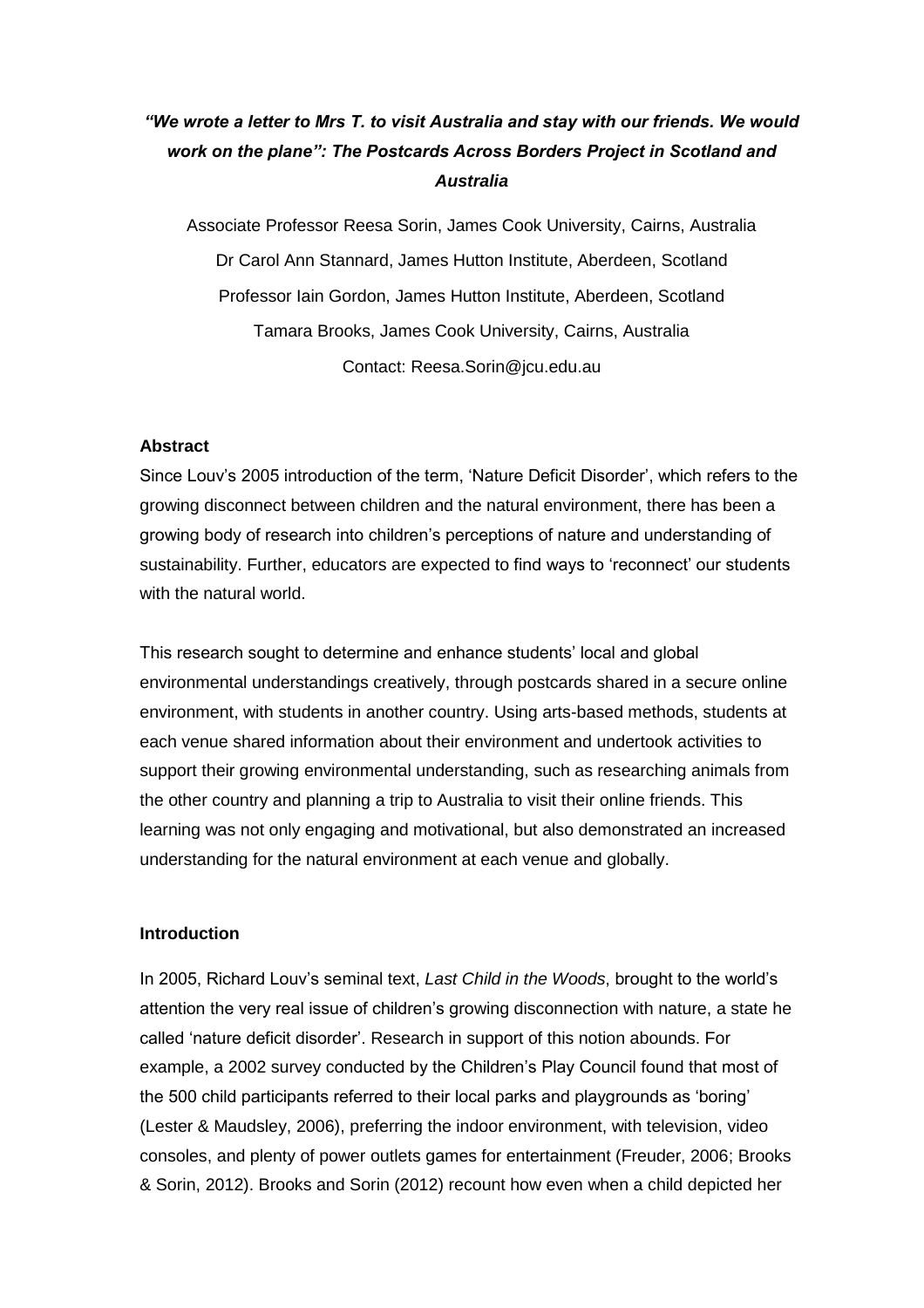special places as a camping site with her family, she commented that if her video game's batteries died, "I can't do anything cause I don't know what to do (p.8).

Louv (2008) notes that nature deficit disorder can be reversed and the process he suggests is through a positive physical re-connection with the outside world. Within this context, responsibility falls on educators and parents to reconnect children to the natural environment. Judson (n.d.) suggests, "We need to cultivate ecological understanding – an awareness of our interconnectedness with nature based on knowledge about, and emotional connections with, the local, natural world" (p. 2).

As future caretakers of the environment, children's behaviours toward the environment will determine the extent to which it can be sustained. It is essential, then, that these children have an understanding and appreciation of the environment, as their attitudes and perceptions will carry forward into adulthood and determine the ways in which they will interact with their world (Ewert, Place & Sibthorp. 2005). Judson (n.d.) states that "unless what students learn in school about the Earth is meaningful to them, there is little chance they will care enough to save it" (p. 8).

Louv (2008) asks, "Can we teach children to look at a flower and see all the things it represents: beauty, the health of an ecosystem, and the potential for healing?" (p. 137) He pinpoints the arts as stimulants to learning, particularly in learning about nature. He concludes that "Nature education stimulates cognitive learning and creativity, and reduced attention deficit" (p. 138).

The arts embrace emotion and imagination. Judson notes that "our emotions are one of the central ways in which we make meaning, orient ourselves to our world, make sense of experiences. So, feeling about one's world – in this case feeling part of a living world – requires emotion and imagination in learning about it" (p. 3).

This study, based on earlier studies of very young children (Sorin & Gordon, 2010, 2013; Sorin, 2012), sought to determine and enhance students' local and global environmental understandings creatively, through postcards shared in a secure online environment, with students in another country. The research question was, "How can we use arts-based methods in an online environment to support and enhance students' understandings of the environment and sustainability?"

#### **Methodology**

With the aim of the study to determine and enhance students' understandings of the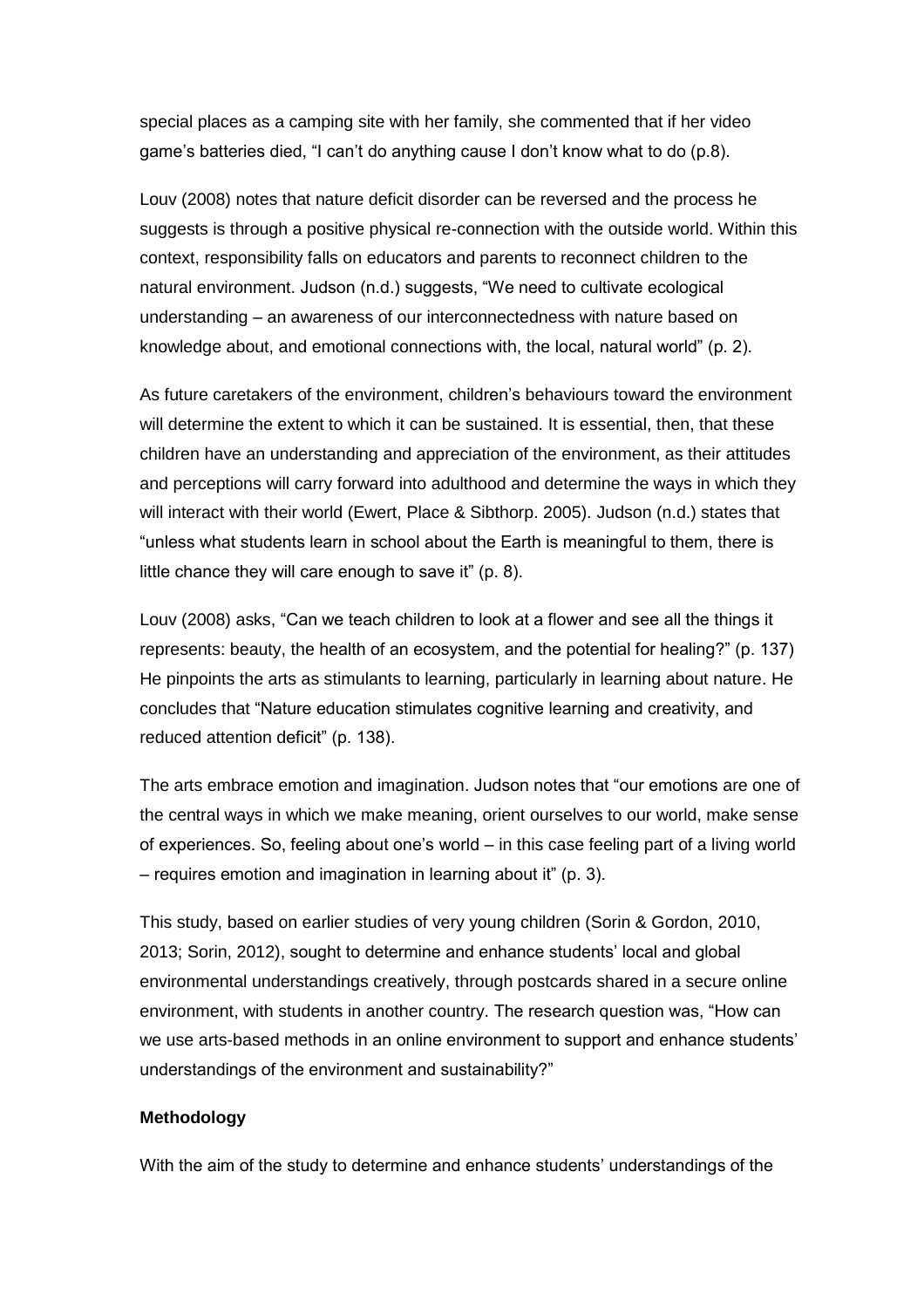environment and sustainability using arts-based methods, this qualitative research took an arts-based approach to data collection, aiming to engage students imagination and emotions to extend and deepen their learning (Judson, n.d.)

With the view of children as 'agentic'; capable and competent actors who learn through interaction with others, it used drawing and storytelling, along with emergent learning such as research, photography of the natural environment, trip-planning and letterwriting, to enhance understanding of the natural environment, locally and globally. It is noted that the story form and imagery are two "tools that leave students feeling something for what they are learning" (Judson, n.d., p. 6).

#### *Venue/ Participants*

The research took place in primary classrooms in Scotland (Aberdeen) and Australia (Cairns), from August to December, 2013. Aberdeen is a city of approximately 225,000 people in northeast Scotland. It is a centre for the oil industry and attracts migrant workers and fly-in, fly-out oil industry employees. Its climate is oceanic (warm summers and cool winters) but it is still the coldest city in the United Kingdom. Aberdeen has a very busy airport, heliport and seaport. The school involved is a public school, located in a leafy, middle class suburb. The class was a Year 4/5 class, with 24 students aged 9 – 10, whose school year began at the end of August, as the research commenced.

Cairns is a regional city in far northeast Australia. Its population is approximately 143,000. As it is located parallel to the Great Barrier Reef and close to rainforests and the Atherton Tablelands, tourism is a main industry. It is also a shipping port for sugar cane and tropical fruit, has an international airport, seaport, and railway, and is a fly-in, fly-out centre for the mining industry in northern Australia. The climate is tropical and prone to monsoons and cyclones in the wet season, from November to May. The school involved is a private school, located in a beach suburb in the city's northern suburbs. The class was a Year 3 class, with 22 students aged  $8 - 9$ , whose school year began at the end of January. By the start of the research, they were well into their last semester of the school year.

The teacher in each class participated in the research, by being interviewed and facilitating learning based on student interests and their integrating the sustainability theme into their curriculum. Researchers at both venues attended at the beginning of the research, to begin the postcard sharing, and during the research to distribute postcards from the other class to the students, and guide further postcard creation.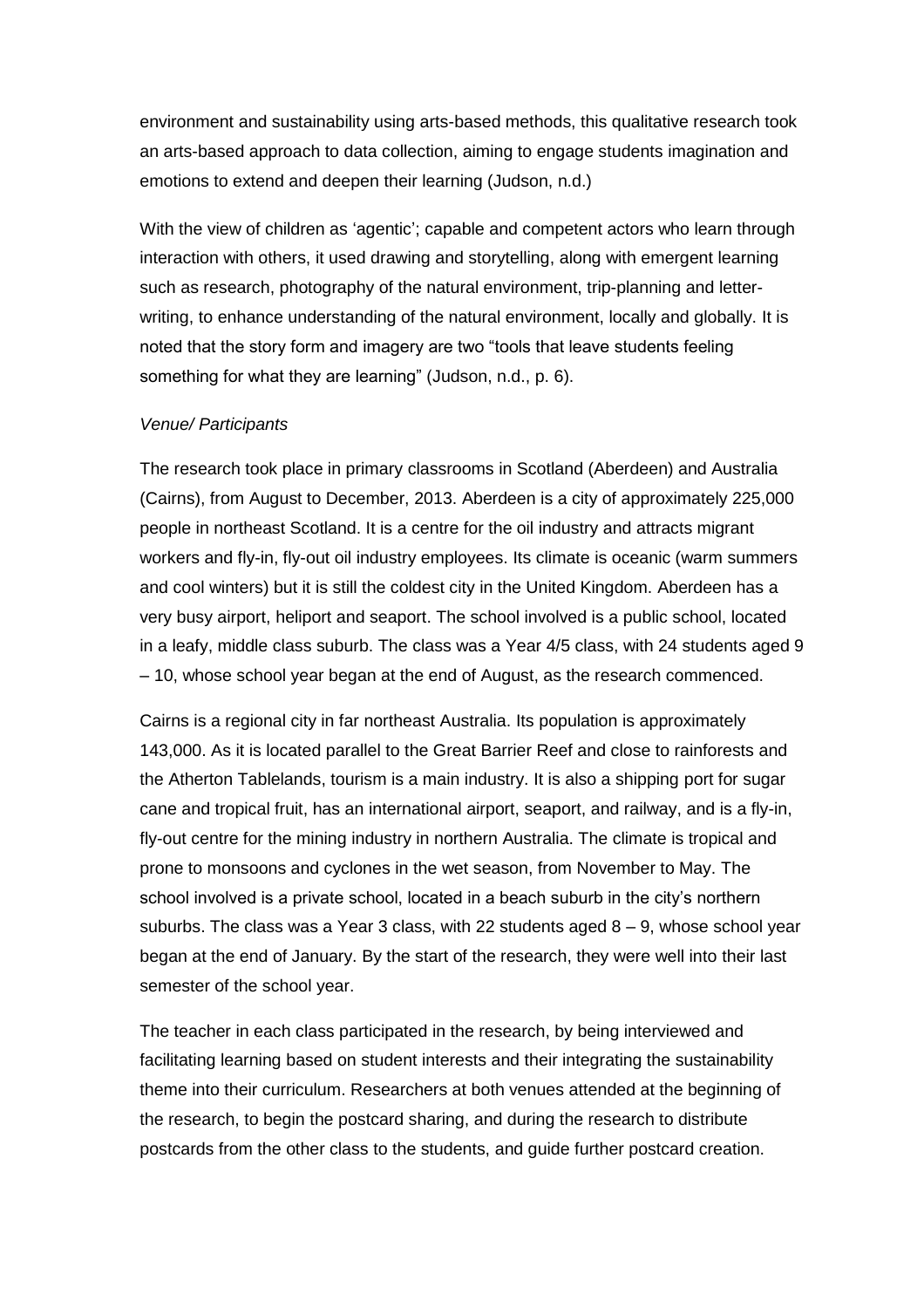## *Data Collection*

Ethics approval was obtained and data were collected in a variety of formats, to support trustworthiness. At the beginning of the project, semi-structured interviews were conducted with student and teacher participants. Students were asked:

- What does the word 'environment' mean?
- Tell me about where you live?
- What are the best things about your environment?
- Is there anything that worries or concerns you about your environment?
- Do you prefer inside or outside environments? Why?
- What do you know about other environments?
- What would you like to know about other environments?

Teachers were asked:

- How do you define 'environment' and 'environmental sustainability'?
- What do students in your class know about their environment?
- What do they know about other environments?
- What do they know about environmental sustainability?
- What do they need to know about environmental sustainability?
- What curricula or actions are being taken to teach children about the environment and environmental sustainability?

Following the preliminary interviews, the *Postcards Across Borders* project was introduced. In Australia, this involved a discussion about Scotland and invitation to create a postcard about where they to send to a student in Aberdeen.

In Scotland, picture books about Australia were read and discussed and students were asked if they would like to create a postcard about where they live for students in Cairns. These postcards were illustrated and a brief description of Aberdeen written, but students were asked to leave part of the text section blank. Then they were given a postcard from a student in Australia to read, and to respond to in the unused part of their postcard text. They added the name of the student in Australia, introduced themselves, answered any questions from the Australian student, and posed their own questions to the student in Australia.

From August to November, each class sent a total of three postcards to a student in the other country. Classroom teachers at both venues scaffolded student learning, in multimodal ways, based on student interest and the context of the Postcards project. For example, the Aberdeen students were guided by the teacher to research Australian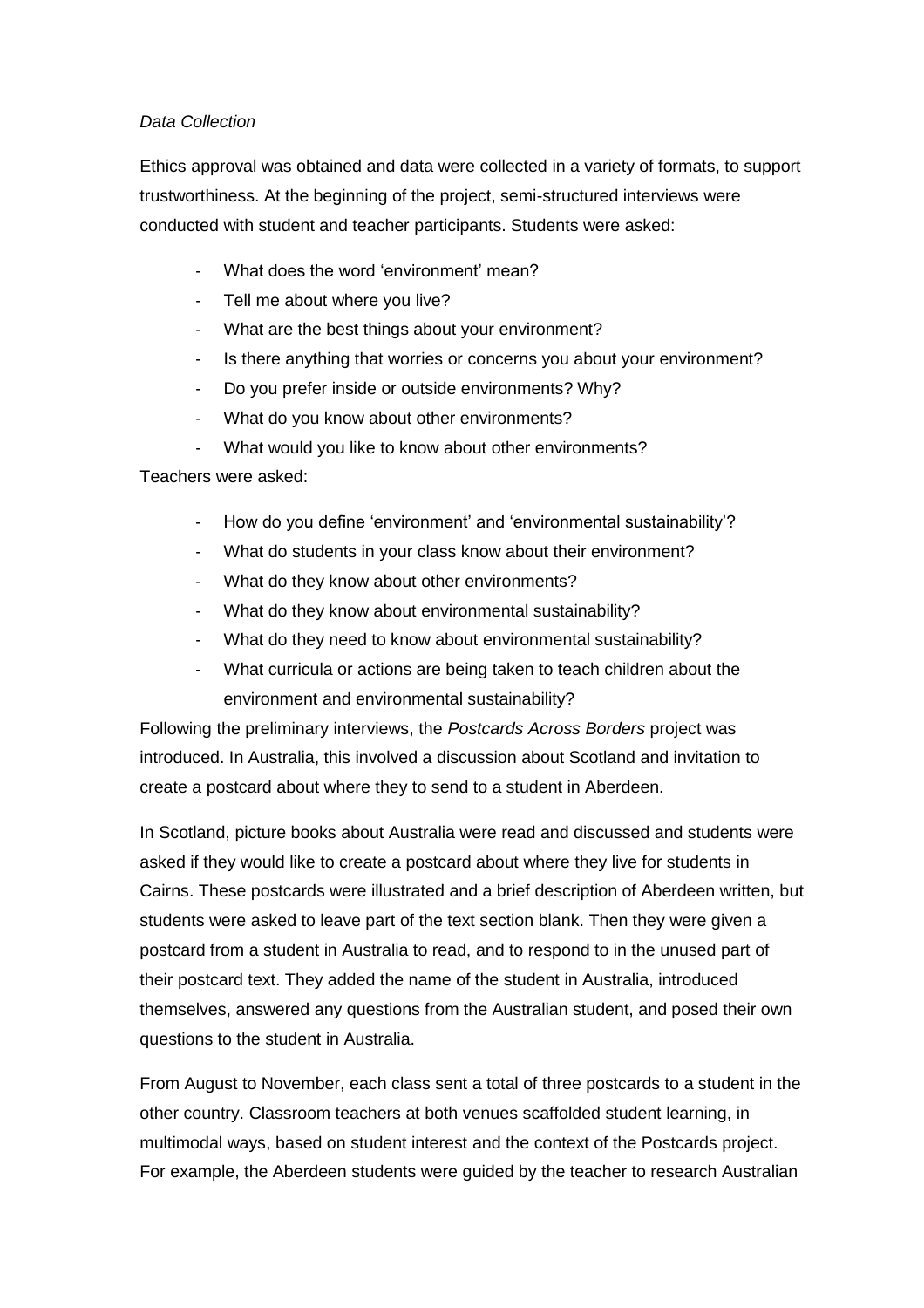animals. They also expressed an interest in visiting their Australian friends, so did some travel planning and wrote a letter to the principal asking if they could do an excursion to Australia. For their third and final postcard, they photographed the natural environment and sent the images to students in Australia.

At the end of the project, students and teachers were re-interviewed. Students were again asked to define the word 'environment'; describe their environment and its best features; any worries or concerns they had about their environment; whether they preferred the indoor or outdoor environment; what they had learned about the other environment; and what they liked/ would change about the Postcards project. Teachers were asked to again define 'environment' and 'environmental sustainability; but then to comment on what their class had learned about their local environment and environmental sustainability. They were asked to identify what worked in the Postcards project, what could be changed, and how they would follow-up learning in the class

## *Data Analysis*

Textual data were analysed using open, or emergent coding, where concepts were identified, applied to further text, and refined to produce emergent themes. Images were analysed for content and interpreted based on elements of design, mood and impression. Some of the findings are presented in the following sections.

## **Findings**

Findings from this research demonstrate that the learning, which was arts-based and incorporated emotional/imaginative learning, was engaging and motivational for the students. Further, students demonstrated an increased understanding of the environment, locally and globally. Each of these topics is elaborated below.

## *Learning was engaging and motivational*

Findings indicated that learning in the Postcards Across Borders project engaged learners and motivated them to further learning. Student engagement was particularly successful because learning through the Arts was fun, and this project allowed students to make an emotional connection with someone in another country. Motivation was demonstrated through student-directed and teacher-directed follow-up activities about environmental issues. Each of these points is elaborated below.

## Learning through the Arts was fun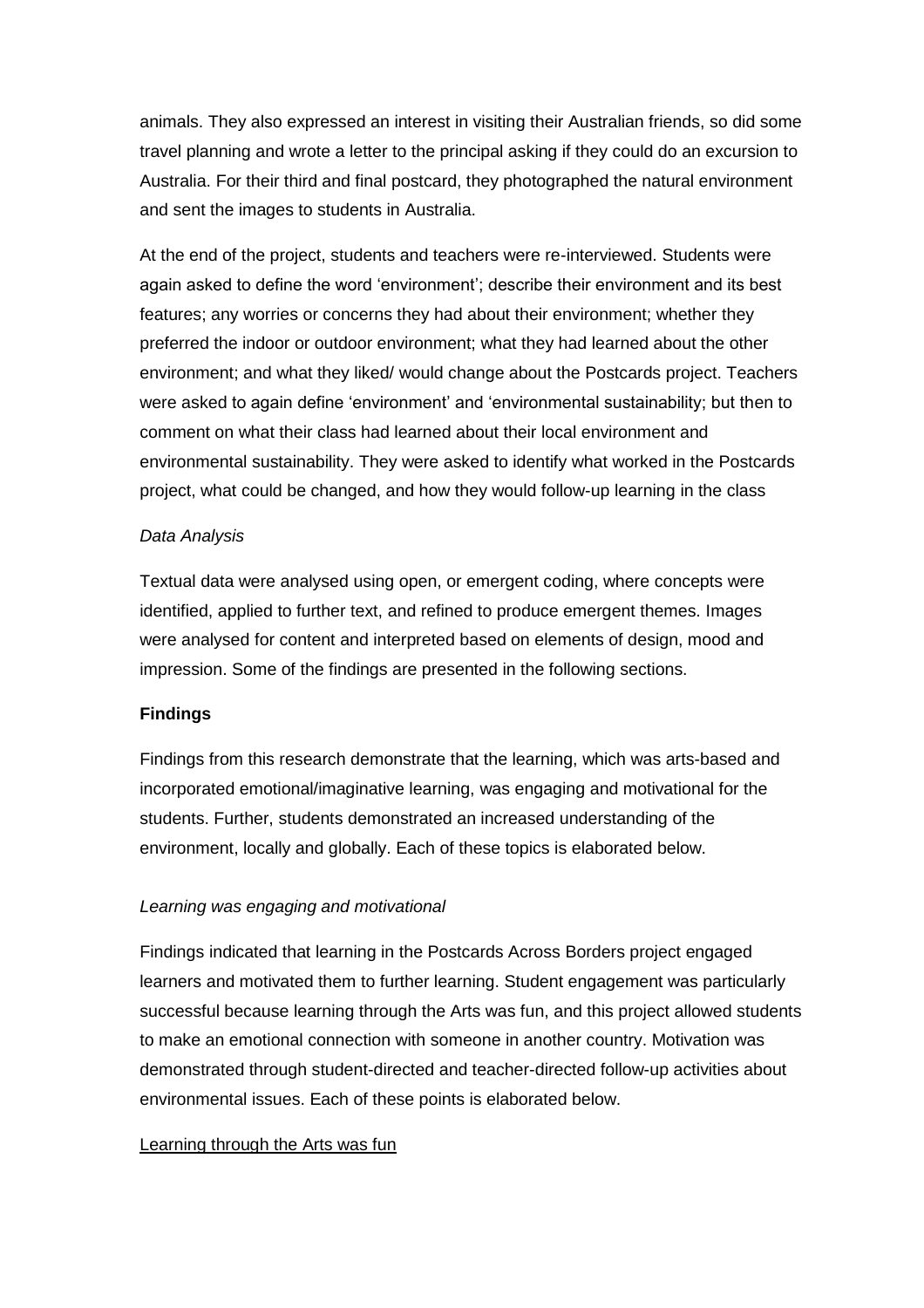The Postcards Across Borders project met with an overwhelmingly positive response. All children in both countries reported that they had enjoyed the project. Because this project incorporated visual art (drawing) and storytelling, it was seen as a fun and engaging learning experience. Comments included:

- I liked drawing the pictures on the postcards and colouring them in.
- We got to draw pictures, write things about us and make friends.
- We got to draw and share information about us and they responded to us.

A student in Scotland mentioned that he enjoyed the drawing in follow-up activities that incorporated Aboriginal dot painting: "I liked drawing creatures and I liked something new like pointillism that they do."

Many students reported that they enjoyed the writing of the postcards, which, as functional literacy, was described by students as "better than normal writing." An Australian student commented, "We got to write to our friends in Scotland and we're much different to them."

The research was introduced with a book about Australian animals, and one student mentioned that as a favourite. Others mentioned making kangaroos, sharing photos of themselves, viewing drawings of the Sydney Harbour Bridge and other things in Australia and other, arts-based classroom activities as favourites.

## Learning was engaging through establishing emotional connections with someone in another country

A large number of students reported that they very much enjoyed the experience of getting to know their overseas 'friend', thus establishing an emotional connection. Teachers also noted that they referred to the student in the other country as a 'friend', even from the first postcards.

Student comments about what they liked best about the project included:

- Learning stuff about each other
- Being able to write to other people we don't know and learn more about them.
- Getting to know our postcard person more.
- Making new friends
- Talking to our friends on our postcards
- [Getting] to make a new friend.
- Meeting new people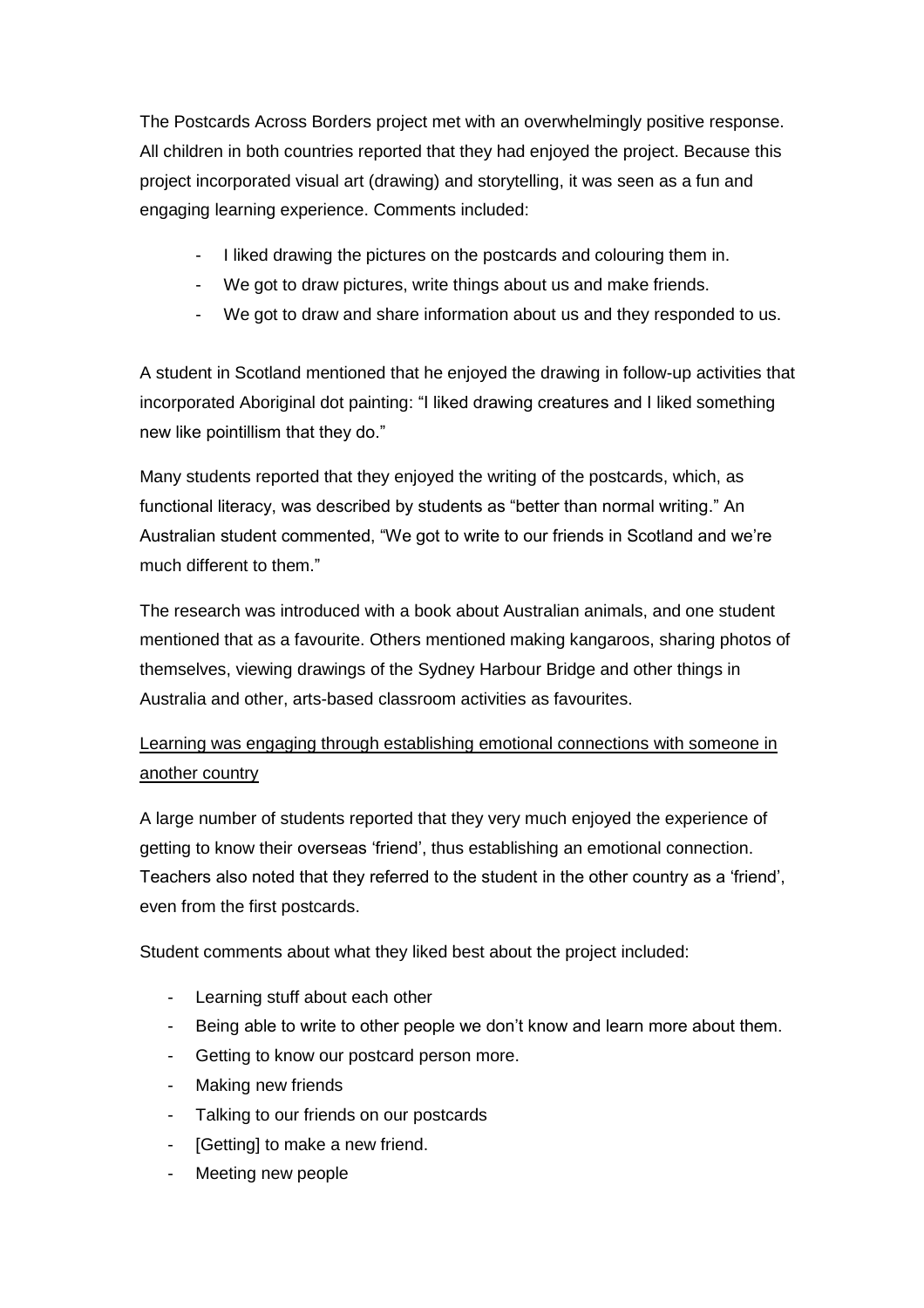- That we can find out different things about their life.
- That I got to meet M. and she's a nice person.
- That I could meet a new person.
- I got to meet a new friend and learn more about what they do (not people I already know).

J said he liked to "get letters from people in a different country. [I] get to see what they like, their pets and what their family are called." F liked writing postcards "cause I have been getting to speak to my friend and see what they do. I got to see what their environment is like." M. said she liked "sending the postcards to people in Australia, cause they get to tell you what their names are, what they have been doing and what's around there." Others connected through things in common. For example, J said that he "liked making friends with T and chatting to each other and we had a lot in common. I play golf and he plays golf. His dad always wins golf when he plays and so does my dad. He likes the same TV programs as me."

The fact that the recipient was in another country was also picked out as a positive point: '"It is not in our continent – its somewhere different. Sending our stuff somewhere else" and "we could talk to people somewhere else in the world."

The emotional connection was not only with the 'friend' in the other country, but also with students in the same class. One student said, "We write and draw pictures and send them. Then we get others back. We get to talk with our friends about it and in class."

## Motivation was demonstrated through student-directed and teacher-directed follow-up activities about environmental issues

Motivation, by both the teacher and students, was demonstrated through the development and implementation of both student-directed and teacher-directed followup activities about environmental issues. Throughout the research, teachers at both venues picked up on student interests and also introduced their own activities to extend student learning about the local environment and the other country's environment.

The Australian teacher noted,

*They have learnt about earthworms this year and their importance in our environment. We have 2 earthworm factories and the children collect scraps from lunch sheds and feed them every day. We also have a garden. They have learnt about the hemispheres and how it is colder as you get further from the equator.*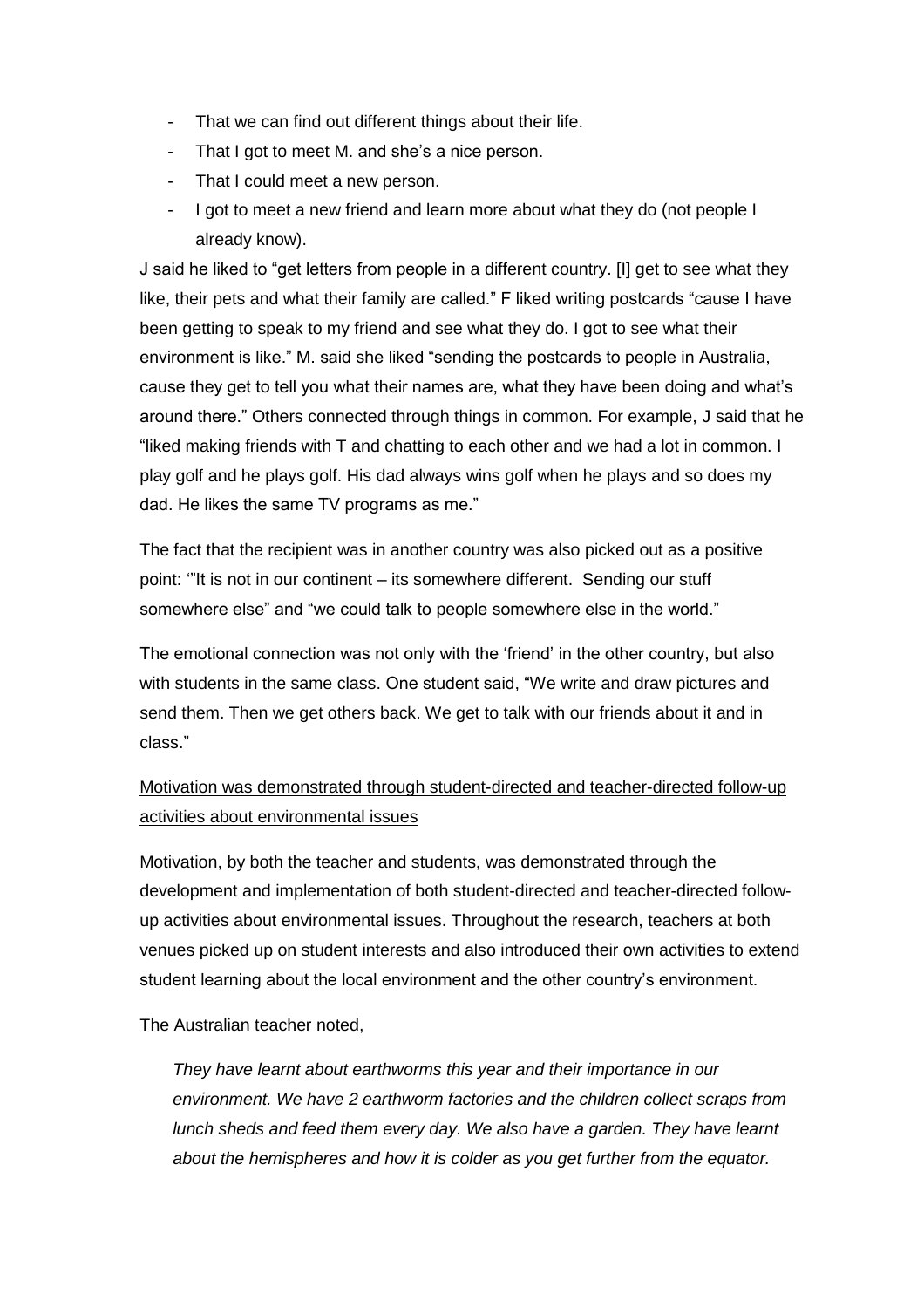*The different styles of houses are because of the different climates. They are now learning about Christmas around the world.*

The Scottish teacher gave a similar report:

*We have looked at native plants and animals to Scotland. We have learned about our climate and how it effects our use of our environment. We have compared the climate of Cairns to Aberdeen. We have learned about native animals in Australia. We have learned about what grows in the school garden in Cairns. Mainly local issues such as maintaining native trees in local areas and how to reduce number of car journeys to school.*

A teacher-initiated activity that was referred to by a number of students was a research activity, where students had to use a computer to research an Australian animal, and present their information in a booklet. A. said that he liked "doing the poisonous spider (Redback Spider) booklet. We had to find information about the redback spiders, had to research on the computer."

A student-initiated activity was a travel plan and letter to the principal, asking for permission to go to Australia. One student reported, "We wrote a letter to Mrs T. to visit Australia and stay with Reesa or our friends. We would work on the plane." The idea of a trip to Australia came directly from the students and, through teacher facilitating, became a great source of learning. Travel plans and itineraries were put together, considerations made for the time away from school, and the required permission from the principal sought in writing by the class.

Learning in this way; through drawing, storytelling and follow up activities, was engaging and motivating for students. Along with their teachers, they extended the experience to further learning that was student as well as teacher- directed and still engaging and motivating. G. concluded, "I never thought I would get a postcard from Australia!"

## *Students demonstrated an increased understanding of the environment, locally and globally*

A second finding from this study was that not only did students engage in the learning and feel motivated to learn more, but they were able to describe and demonstrate their increased understanding of local and global environments. In the postcards, depictions of the natural environment became more prolific with each round. For example, A's first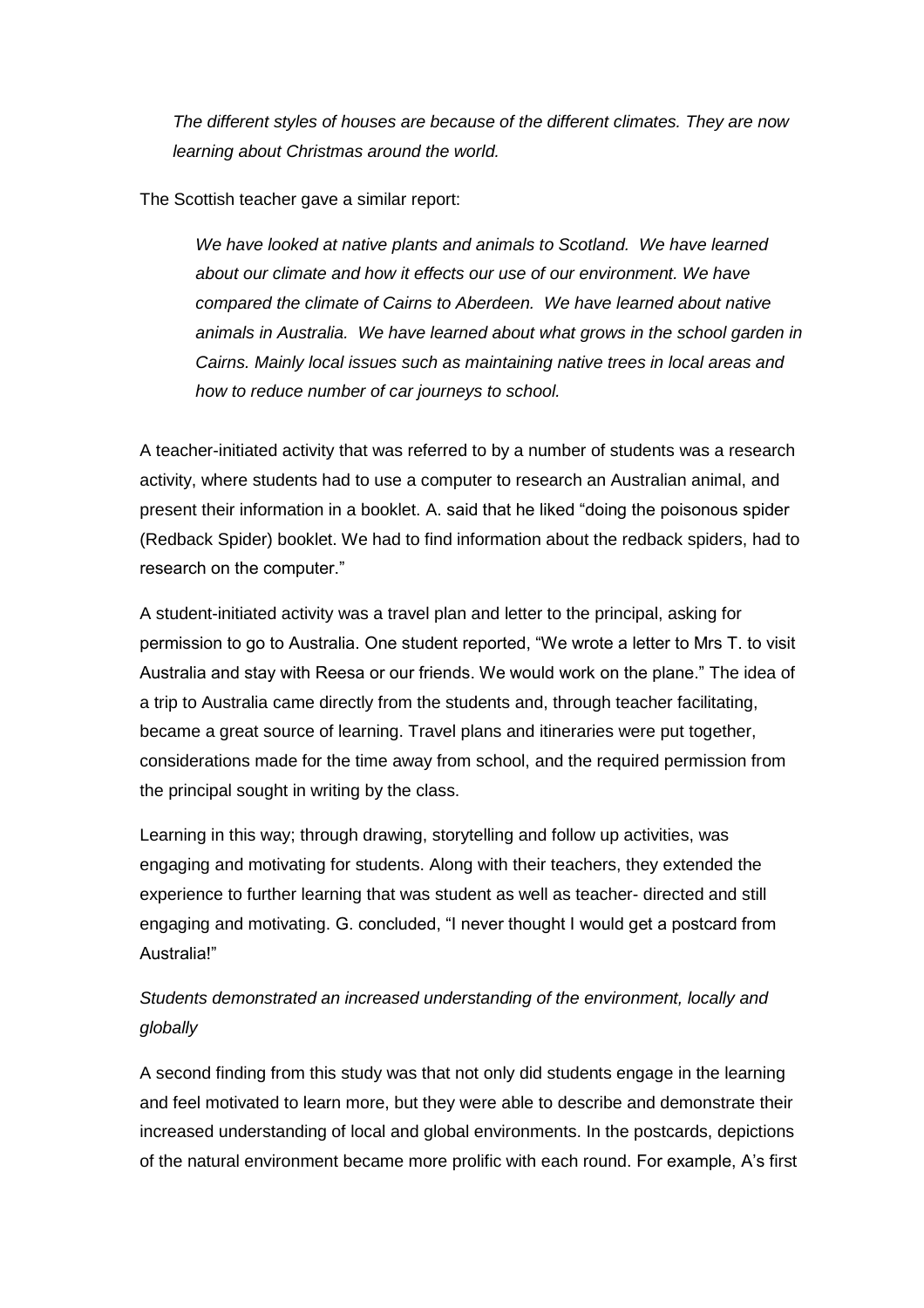postcard (Figure 1 below). She stated her name, age, the suburb in which she lived, and named her family: mum, dad, a cat and a goldfish.

Figure 1. A's first postcard



A's second postcard (Figure 2 below) depicted playground equipment, a tree and some flowers. It was labelled, "I live near a park. It looks like this." She wrote about her birth date (7 May), her pet ("a cat named Jupiter") and her hobby ("gymnastics").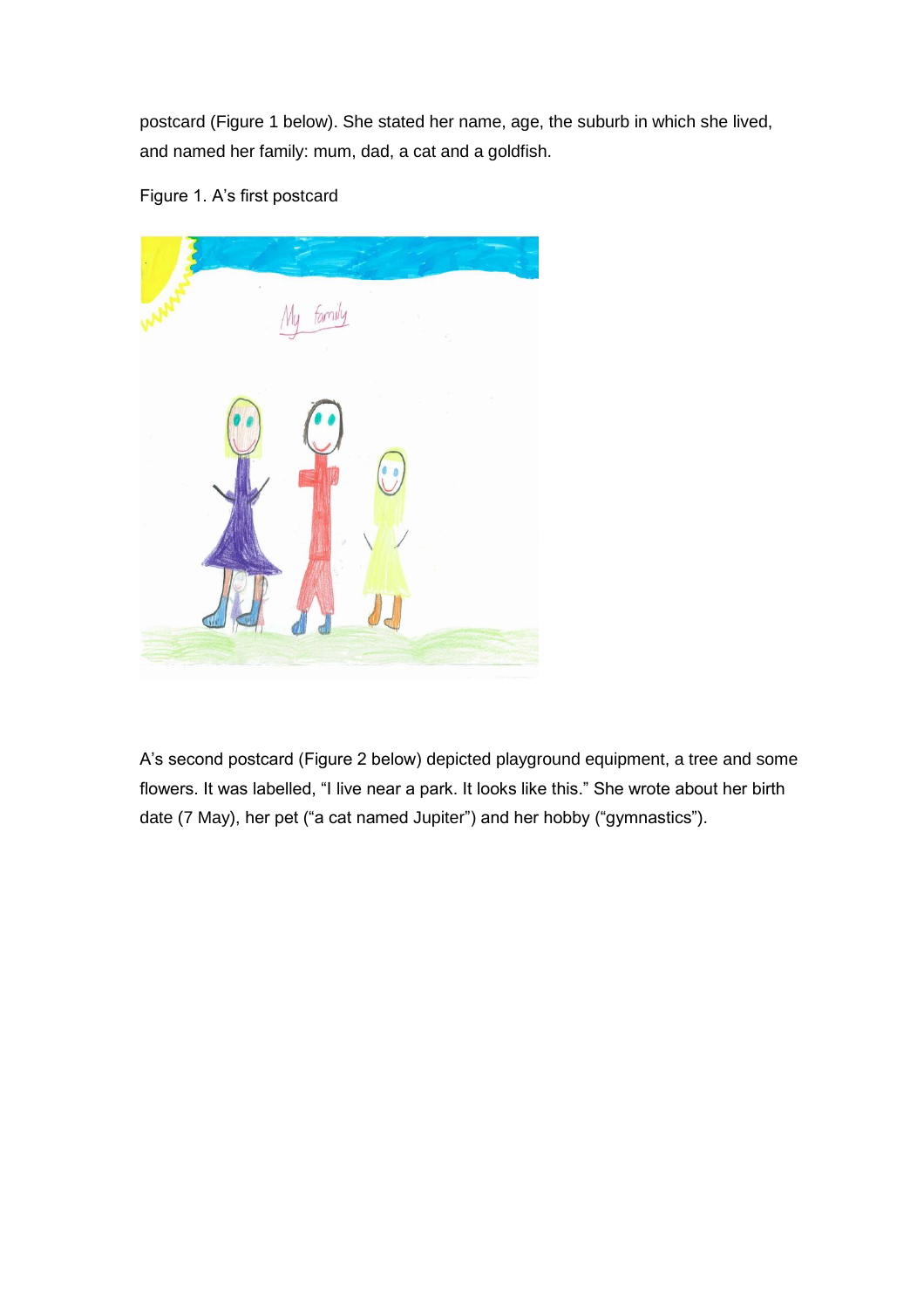

By her final postcard, (Figure 3 below), both A's drawing and story had become more elaborate, and detailed more intricately features of the environment.



Her story demonstrates awareness of a very important environmental feature of Cairns, the Great Barrier Reef, but it also demonstrates understanding of her immediate environment, namely the school garden. She wrote:

*At Cairns there is a very popular reef. It's called the Great Barrier Reef and about 20 000 people come to swim in [it] and if you were over here you'd love it! When I'm at school I go visit a garden that our class planted and in it is pumpkins, tomatoes, basil, parsley, mint, rosemary, lemon grass, rocket, lettuce, snap peas and snow peas (they are flowers). They are a nice salad to have for lunch!*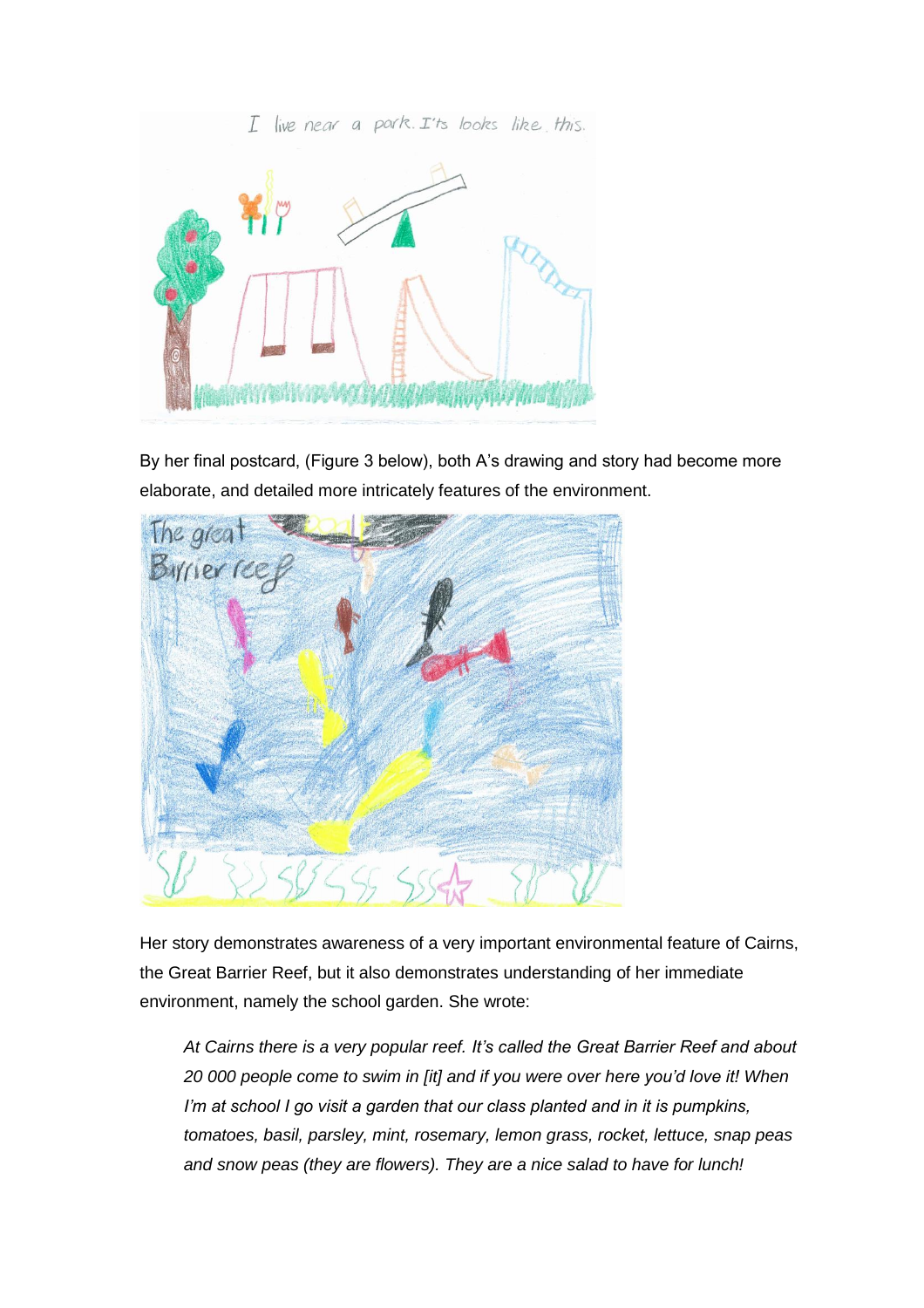At first, many students, particularly in Scotland, illustrated their postcards with pictures of their house and other human-made objects such as buildings, a slide, swings, and sports equipment. Only 13% of the Aberdeen postcards and 30% of the Cairns postcards were entirely composed of natural objects. In this first round, one student in Aberdeen and one in Cairns depicted images that represent the country's natural environment; deer and thistle in Scotland and Australian map with Ayers Rock, the desert and the Great Barrier Reef in Australia. The postcard texts were similar, with minimal references to the natural environment.

In the next postcard rounds, the natural environment was increasingly depicted, to the extent that in the last round, the Scottish students photographed the natural environment, which was in the season of autumn, as their postcard illustrations. The text included the effects of autumn: leaves falling from trees, colours changing, snow and getting dark earlier. In Australia, there were more illustrations of outdoor scenes, including the beach, the school vegetable garden and fishing. Text made more references to the Great Barrier Reef, which is located close to Cairns, the climate, the vegetable garden and Australian animals.

Further, in interviews, students demonstrated greater understanding of their own and the other environments. While in the preliminary interviews many students could not define 'environment', or only gave a definition after being given a prompt, by the postprogram interview all but one student gave a definition. A number of other items were mentioned in these definitions, as shown in Tables 1 and 2 below.

| Item                                      | <b>Scotland</b> | <b>Australia</b> |
|-------------------------------------------|-----------------|------------------|
| Could not define<br>'environment'         | 17%             | 0%               |
| Defined 'environment' after<br>prompt     | 17%             | 17%              |
| Defined 'environment'<br>without a prompt | 60%             | 82%              |
| <b>Trees/Plants</b>                       | 13%             | 55%              |
| The world around us                       | 9%              | 18%              |

Table 1. Definitions of Environment in Preliminary Interviews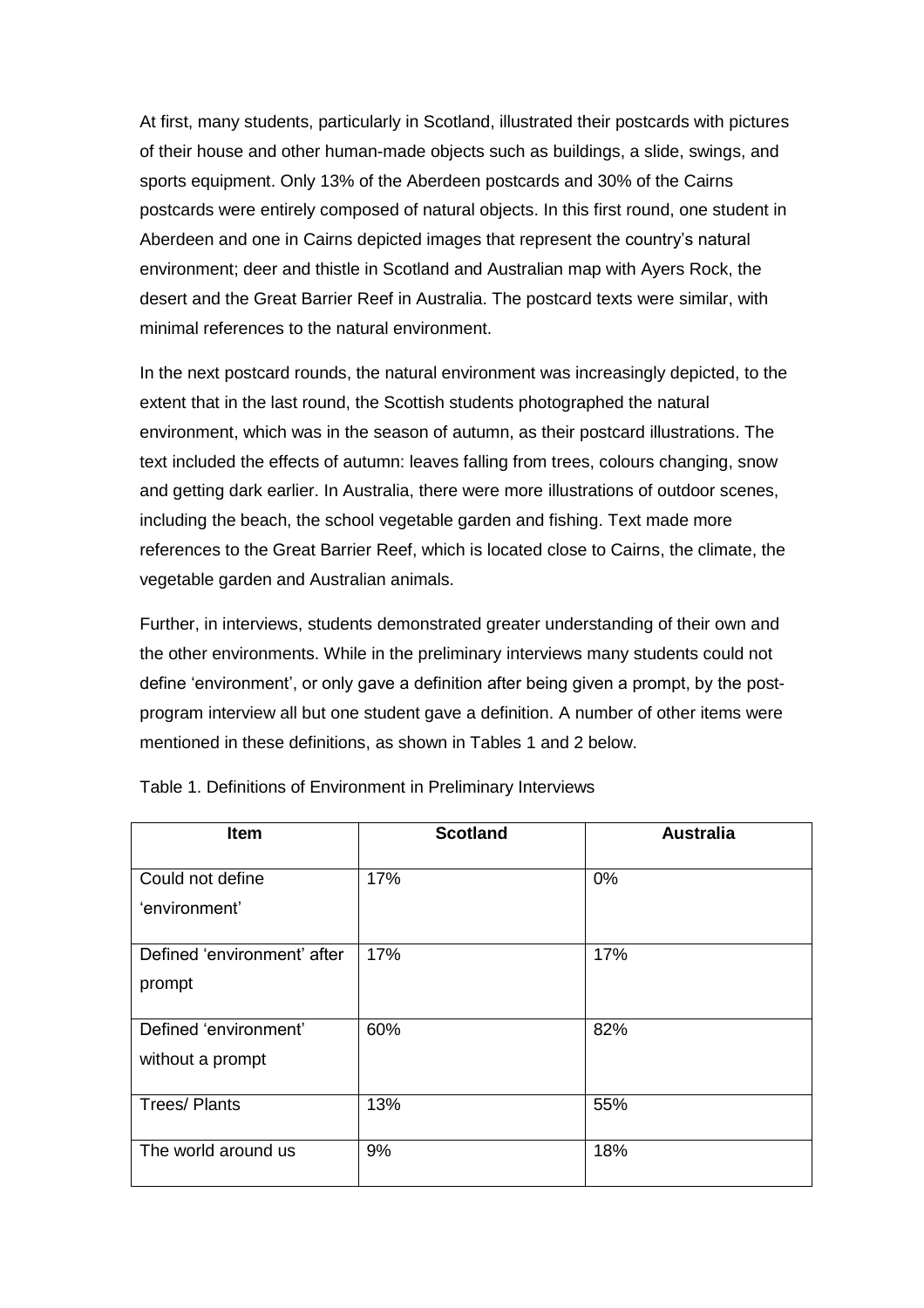In the preliminary interviews, a number of students in Scotland made reference to particular issues of sustainability as part of their definitions of 'environment'. These included: "how much rubbish, how clean"; "care for the world so we don't leave bins and rubbish lying around"; "you don't throw rubbish away" and "try not to drop litter". A few students talked about animals getting their heads stuck in discarded cans. These notions seemed to come from prior teaching about sustainability, as the wording was fairly similar amongst the students.

Australian students' references to environmental issues were: "nature, to look after it"; "about nature and about treating nature good (not chopping down trees); and "like to keep our environment clean like….the trees, the animals in it, the flowers and stuff like that."

The post-program interviews showed expansion of definitions of 'environment', with all but one student giving a definition without being prompted (Table 2 below). More items in the environment were mentioned, and by increased percentages of students.

| <b>Item</b>                 | <b>Scotland</b>        | <b>Australia</b>          |
|-----------------------------|------------------------|---------------------------|
| <b>Trees</b>                | 43%                    | 35%                       |
| The world around us         | 39%                    | 39%                       |
| <b>Plants</b>               | 30%                    | 26%                       |
| Animals, birds, butterflies | 26%                    | 35%                       |
| <b>Flowers</b>              | 9%                     | 13%                       |
| Sustainability issues       | 9%                     | 14%                       |
| Other                       | Leaves, nature, grass, | Soil, land, ocean - 13%   |
|                             | bushes $-4%$           | Buildings - 13%           |
|                             |                        | Outback, Rainforest - 13% |

Table 2 – Definitions of Environment in Post-program Interviews

Sustainability issues mentioned in Scotland were tidying up and rubbish removal, as in the preliminary interviews. In Australia, students described protecting the trees and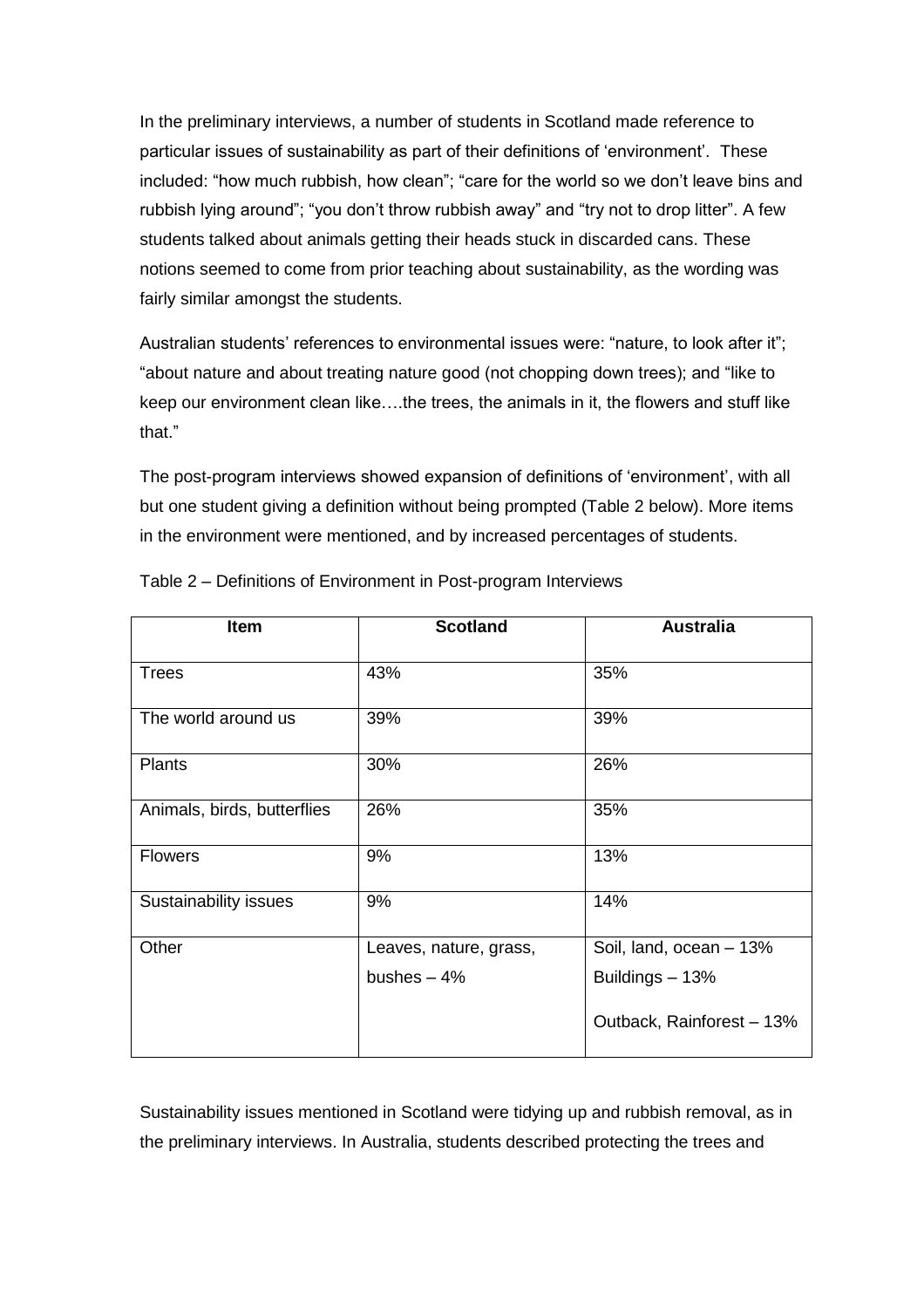plants; learning about how to keep the environment healthy, and why we need it; and looking after animals and not littering.

In defining 'environment', one Scottish student went further, comparing the Scottish environment to the Australian one: "Environment to us is not cold, but in Australia it's good cause it's hotter."

From preliminary to post-program interviews, students' ideas about their own and the other environment expanded and shifted from long descriptions of indoor activities, such as computer and Wii games, to discussion of the outdoor environment. In Scotland what emerged were descriptions of the weather which, in the time approaching Christmas, was cold, the leaves had fallen from the trees, and "it gets dark really soon at Christmas time". J. described his environment as, "really cold. It rains a lot. We need to wear lots of gloves and hats." A number of students also mentioned other types of weather in Scotland, such as hail, rain, fog and sunshine.

The Australian students, who had mainly described their houses and gardens in the preliminary interviews, were much more descriptive of the broader, local environment in the post-program interviews. Besides references to trees, plants and flowers, they used words such as "lots of space", "windy", "sunny" "beautiful" and "clean". Fourteen percent of the students described the creeks nearby, stating, "There is a creek and you can swim in it and catch fish and red claws"; ""There's a few frogs around"; and "There's lots of snakes down at the creek."

## **Discussion/ Conclusion**

The *Postcards Across Borders* program took an arts-based approach to teaching and learning, utilising primarily drawing, storytelling, but incorporating multimodal methods to enhance learning about local and global environments, and environmental sustainability.

Learning was engaging and motivational. Because of the arts-based, participatory nature of the program, students found it a fun and enjoyable learning experience. They particularly enjoyed drawing, as well as writing the stories for their postcards and other activities.

The arts, and establishing a friendship with someone in another country, seemed to foster an emotional connection the learning and served as a tool through which students could imagine and express themselves. Students referred to the person in the other country as their "friend" and demonstrated a genuine interest in getting to know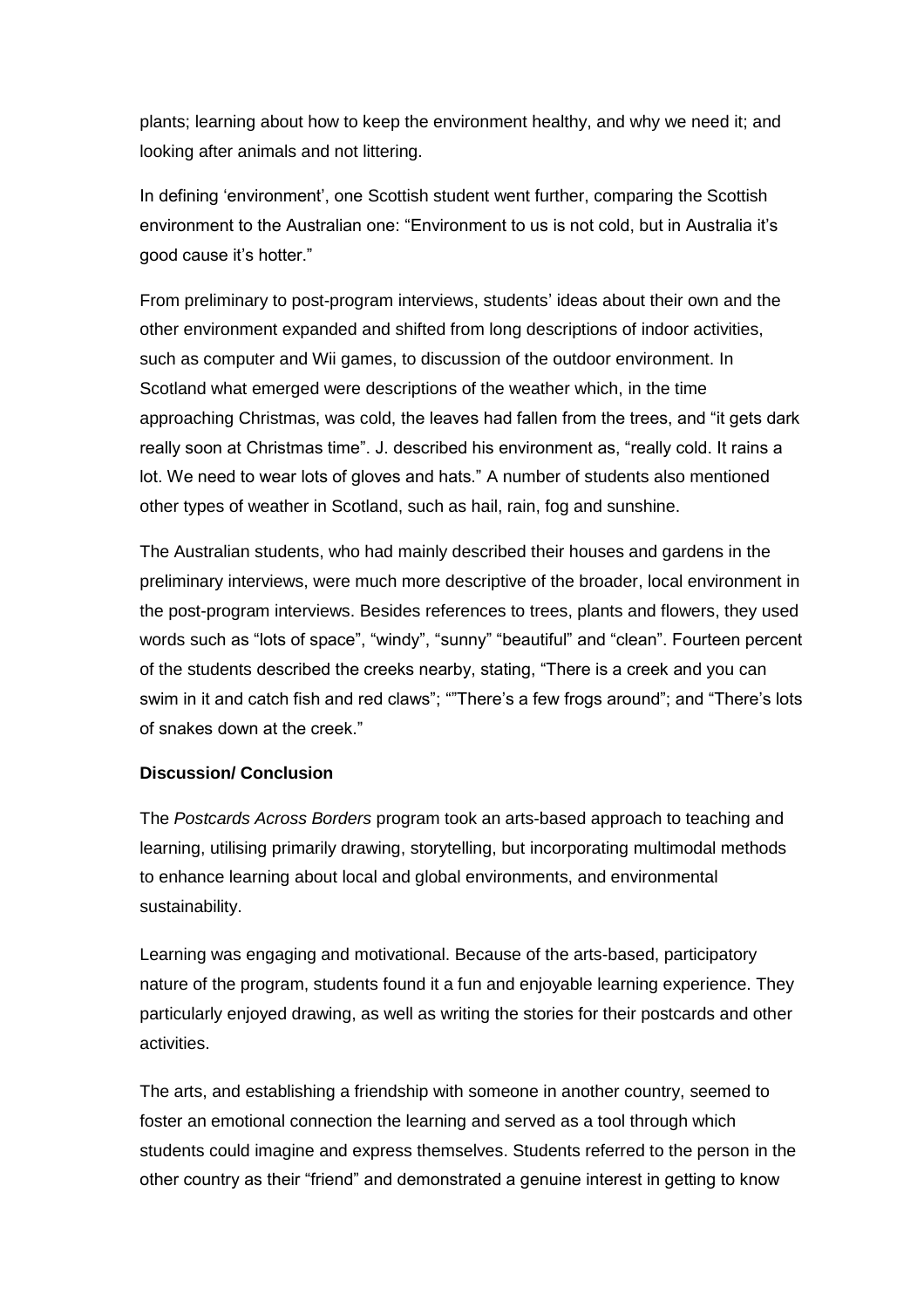them and where they live.

Teachers and students all seemed very motivated to learn through *Postcards Across Borders*. Both groups thought about and initiated follow-up activities that extended learning about local and global environments. From these activities, students gained an increased understanding about environments and sustainability.

Teachers and students all enjoyed the program and many wanted to continue it, or do another, similar program. A number of students, particularly in Scotland, recommended that future *Postcards Across Borders* programs, they would like to actually visit the other country, meet their online friends in person, and learn first hand about the other environment. T. suggested, "We could go on a trip and see how different their environment is.

## **References**

Brooks, T. and Sorin, R. (2012). "All the places I've been to [in the tropics] are not really a special place": Investigating Children's Place Attachments through Collage and Stories. *etropic: electronic journal of studies in the tropics.* <http://www.jcu.edu.au/etropic/pgcontents.htm>

Ewert, A., Place, G., & Sibthorp, J. (2005). Early-life outdoor experiences and an individual's environmental attitudes. *Leisure Sciences, 27*, 225-239.

Freuder, T. (2006). *Designing for the Future: Promoting Ecoliteracy in Children's Outdoor Play Environments.* Unpublished doctoral dissertation, Virginia Polytechnic Institute and State University.

Judson, G. (n.d). *A Brief Guide to Imaginative Ecological Education.* Accessed online at <http://www.ierg.net/iee/wp-content/uploads/2009/10/IEEBooklet.pdf>

Lester, S., & Maudsley, M. (2006). *Play, naturally: A review of children's natural play*. London: National Children's Bureau.

Louv, R. (2005). *Last Child in the Woods: Saving Our Children from Nature Deficit Disorder.* Chapel Hill, NC: Algonquin Books.

Sorin, R. and Gordon, I. (2010). Frogs in the Drain — Children's Perceptions of the Tropical Landscape. Refereed Proceedings of the Inaugural *Tropics of the Imagination Conference,* 2-3 November 2009. *etropic: electronic journal of studies in the tropics*, Vol 9 (2010), <http://www.jcu.edu.au/etropic>